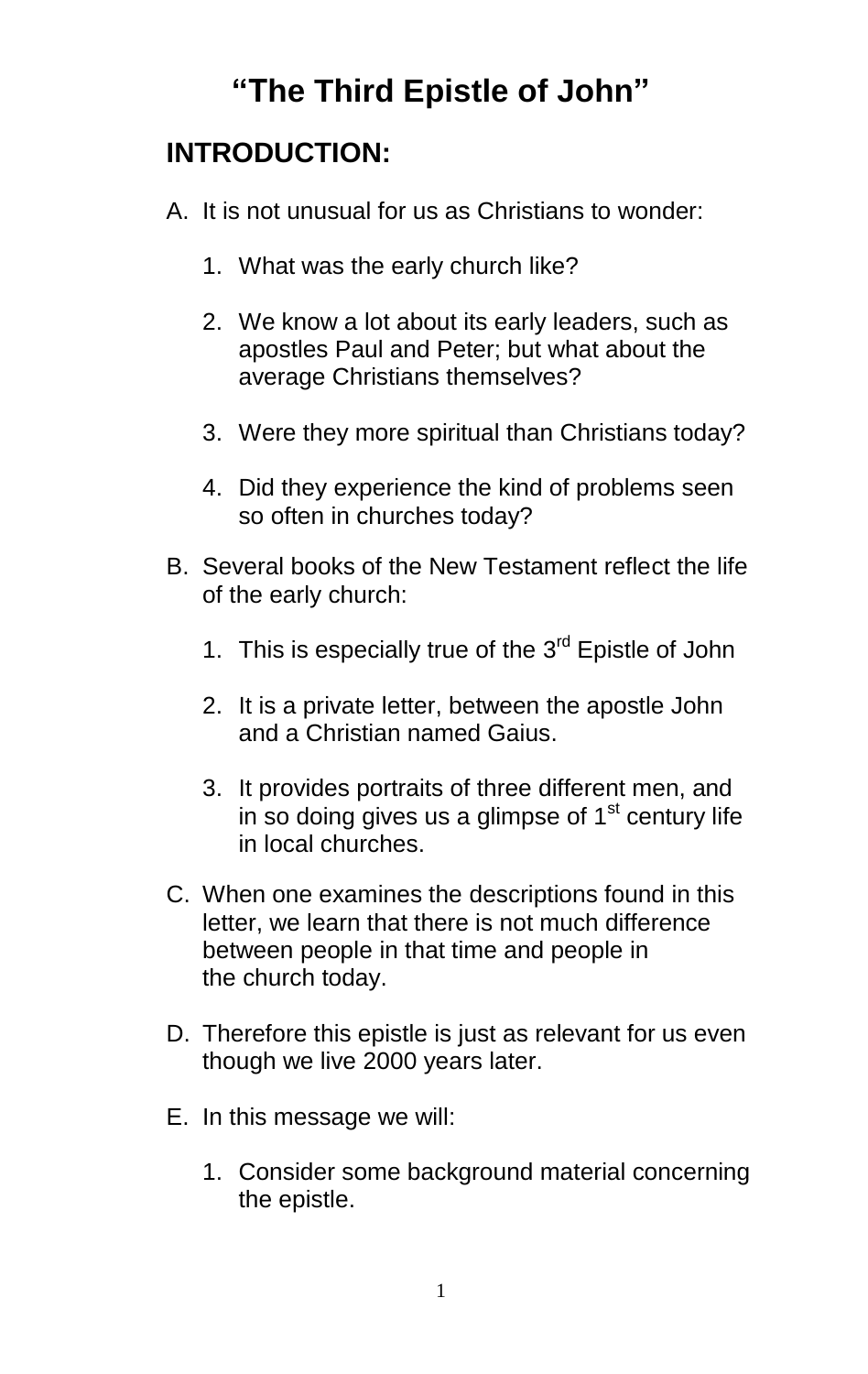- 2. Discuss the difference between the three men described in the letter.
- 3. Conclude with some lessons that can be gleaned from 3<sup>rd</sup> John.

# **I. Background Information:**

- A. The Author "the Elder"
	- 1. Most scholars, including Gill, believe the "elder" to be the apostle John.
	- 2. The Internal evidence:
		- The three epistles of John utilize much the same language and ideas.
		- All bear similarity to concepts and language to the Gospel of John.
		- The term "elder" is a fitting description of John as the author, writing in his old age.
- B. The Recipient "The beloved Gaius"
	- 1. "Gaius" was a common Roman name. It appears five times in the New Testament

Acts 19:29; Acts 20:4; Romans 16:23; 1 Corinthians 1:14; and here in 3<sup>rd</sup> John.

- 2. From verse 4 we learn that Gaius is a spiritual convert, and a dear friend of John.
- 3. We also learn that Gaius is known for his hospitality.
- C. The Place and Date of Writing:
	- 1. Most believe that John wrote this letter from Ephesus because he lived there in the later years of his life.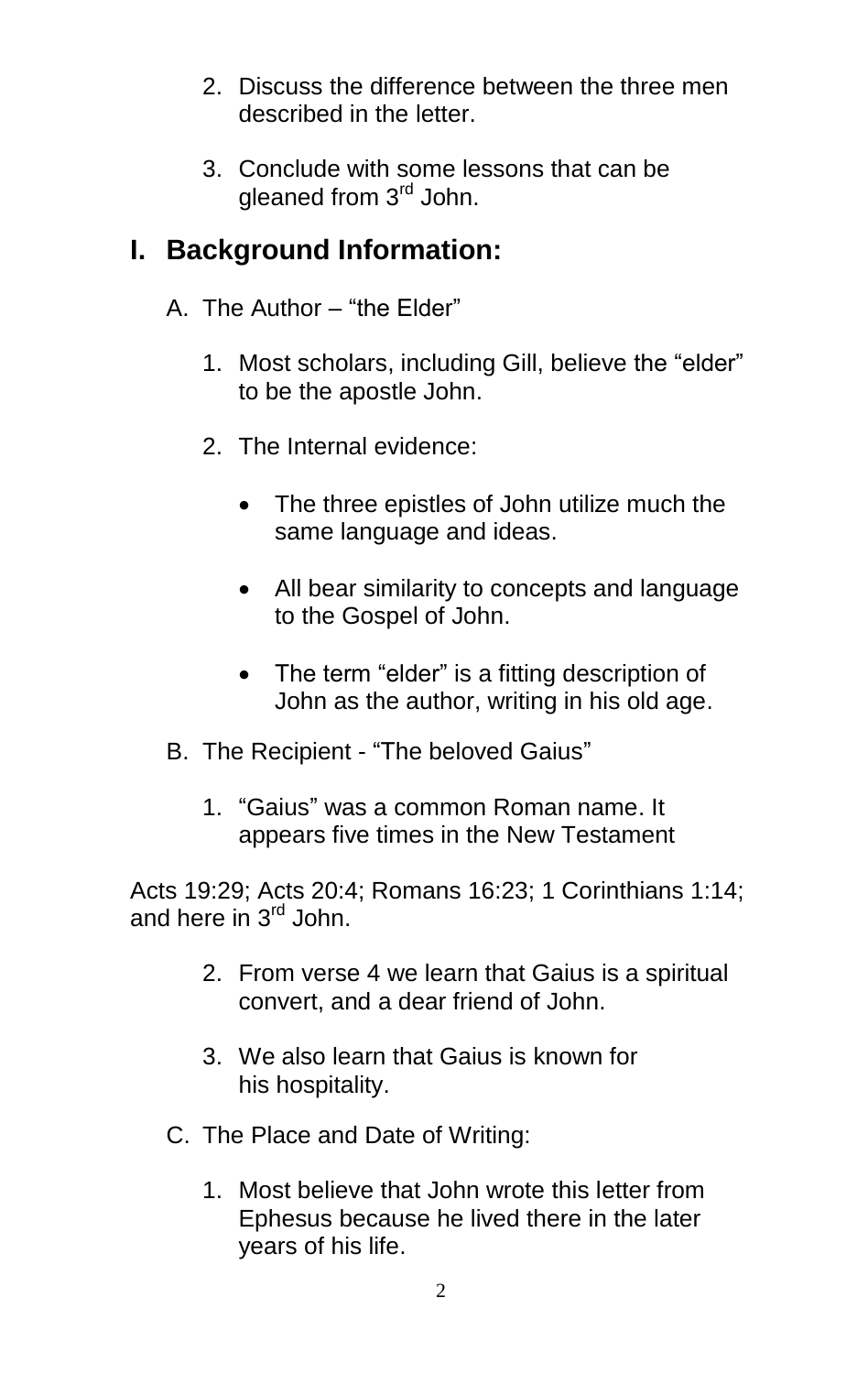2. Estimation of the date of writing varies widely, some placing it before the destruction of Jerusalem in 70 A.D., while most place it around 90-95 A.D.

### **D. The Purpose of the Epistle:**

- 1. To confirm that Gaius behaved properly in supporting the true teachers who passed by his way.
- 2. To admonish him to continue being hospitality (Verses 5-8).
- 3. For the Apostle John to express condemnation of Diotrephes for rejecting John and others whom he should had received (Verses 9-10).
- 4. To encourage Gaius to imitate what is good, and to commend Demetrius as a good example (Verses 11-12).
- E. Brief Outline:
	- 1. Greetings, with an expression of great joy (1-4)
	- 2. The confirmation of Gaius (5-8)
	- 3. The condemnation of Diotrephes (9-10)
	- 4. The commendation of Demetrius (11-12)
	- 5. Concluding remarks (13-14)
- F. A Comparison between  $2^{nd}$  and  $3^{rd}$  John:
	- 1. Both letters focus on the words "love" and "truth" (2 John 1 & 3;  $3<sup>rd</sup>$  John 1
	- 2. But notice this difference:
		- $\bullet$  In 2<sup>nd</sup> John, love is enjoined, but there is a warning against tolerating those who denied the truth.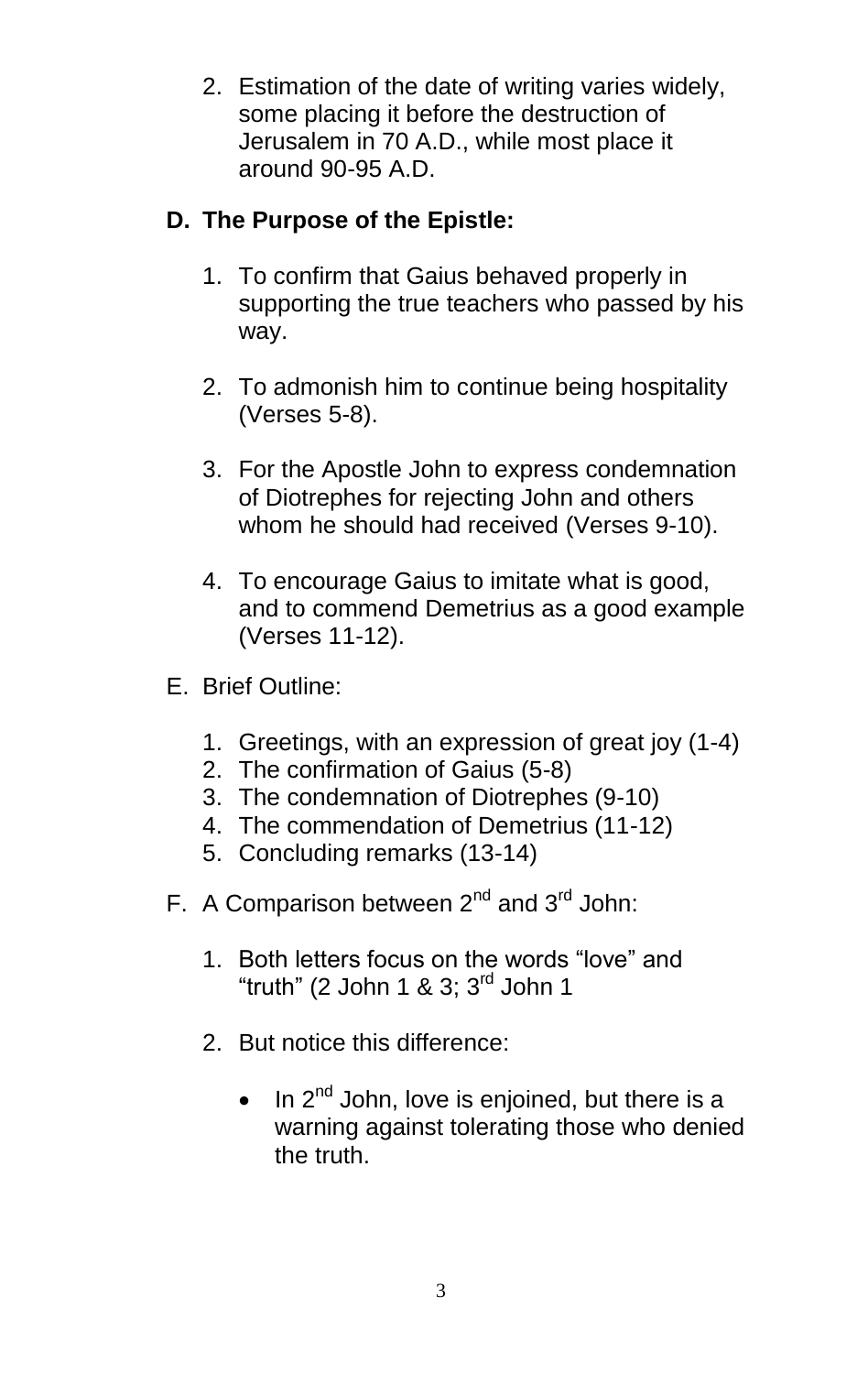- $\bullet$  In 3<sup>rd</sup> John, love is praised, and there is commendation for supporting those who proclaimed the truth.
- 3. Another comparison:
	- $\bullet$   $2^{nd}$  John condemns the departure from the truth which is known as "heresy"
	- $\bullet$  3<sup>rd</sup> John condemns the lack of love among Christians which results in "division"

# **II. The Three Men of Third John:**

- A. Gaius A man that John would have to prosper (Verses 1-8).
	- 1. A dear friend of John, whom he prayed would prosper physically as well as he did spiritually (Verses 1-2).
	- 2. John loved and prayed for Gaius, because he was a man who:
		- Had a good reputation (Verse 3a).
		- Walked in the truth (Verse 3b).
		- Gave John great joy when hearing of his faithfulness (Verse 4).
		- Was hospitable toward the brethren (Verses 5-6a).
		- Was encouraged to continue supporting gospel preachers (Verses 6b-8).
- B. Diotrephes A man who wanted to have the Preeminence (Verses 9-11).
	- 1. A description of Diotrephes' character...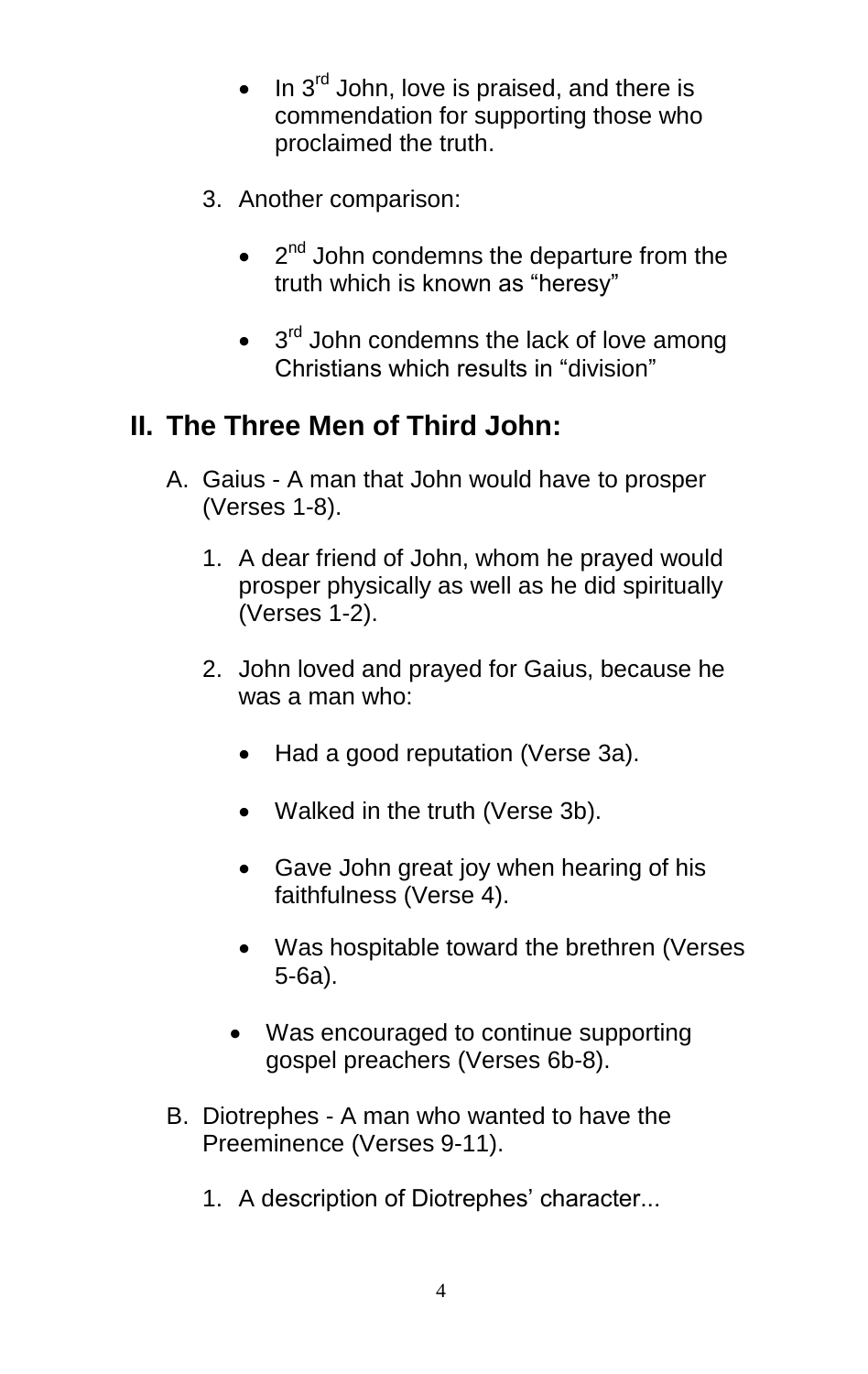- Self-promoter he always wanted to be first (Verse 9a).
- Insubordinate he would not receive the authority of apostles (Verse 9b).
- He "prated" against the Apostles.

"Prate" means to bring idle accusations, make empty charges, accuse falsely with malicious words, to slander.

- Vindictive He would not receive certain brethren, and cast out other brethren – Verse 10b
- 2. Diotrephes' character serves as a warning: "he who does evil has not seen God" – Verse 11b
- C. Demetrius On the other hand was a man who was a good pattern (11-12).
	- 1. John encourages Gaius to imitate what is good, for he who does good is of God – Verse 11
	- 2. John recommends Demetrius as a pattern for Gaius,
	- 3. Why? Because Demetrius hath good report of all men" (Verse 12).
	- 4. From the truth itself Kistemaker said,

"Demetrius lived according to the mandates of God's Word so that his life showed clear evidence of the truth."

Thus we have portraits of three men in this letter that give us some insight into the life of the early church.

> 5. There were some good men (Gaius, Demetrius), but sadly there were some bad as well (Diotrephes).

There just isn't much different today, is there?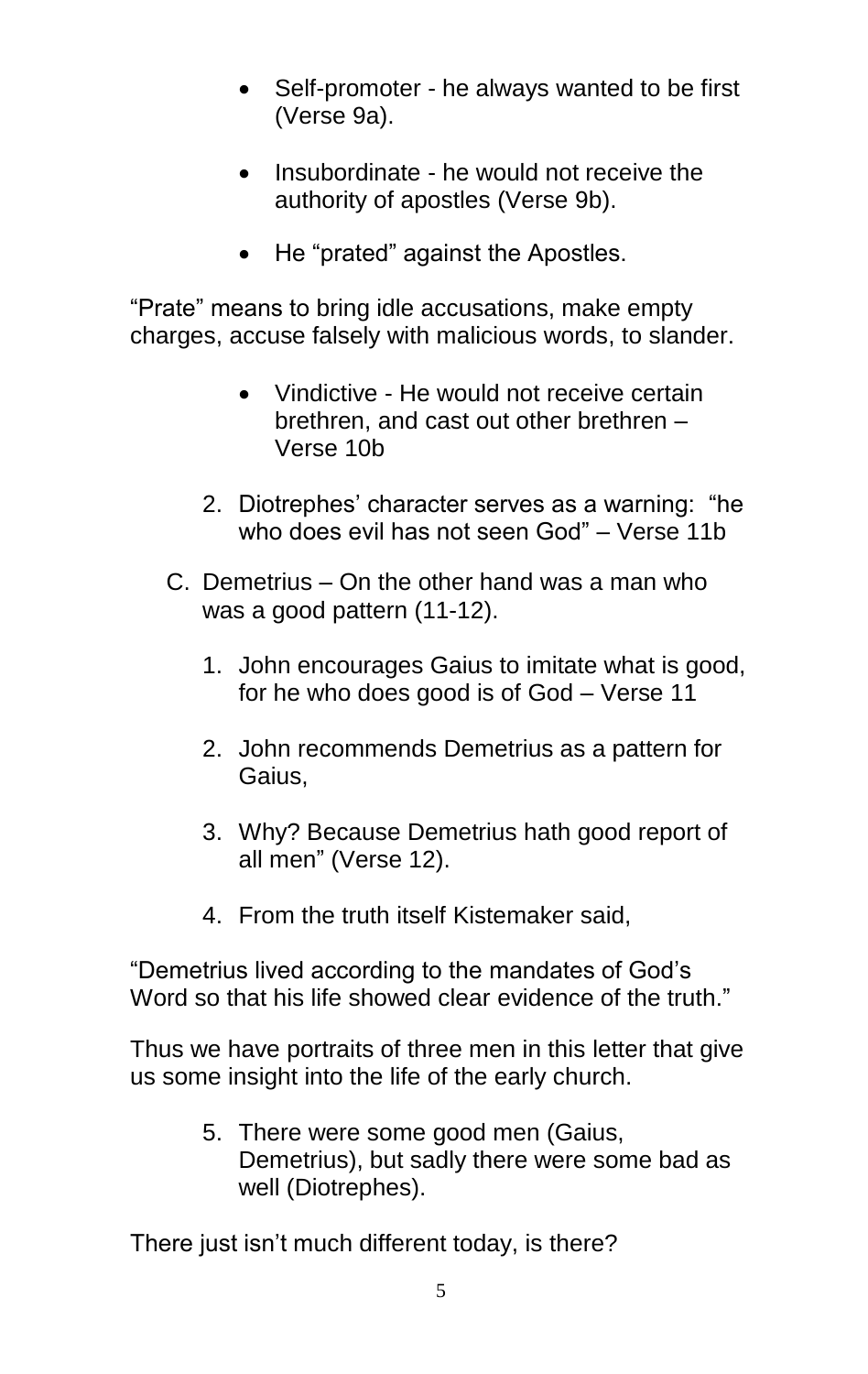# **Conclusions:**

- A. Christians are not always what they should be.
	- 1. We may have to serve while receiving opposition from others.
	- 2. We should not allow this to effect our service.
- B. Christians often imitate other Christians:
	- 1. John says to imitate what is good for two reasons:
		- Those who do good are of God (and are imitating the Lord).
		- Those who do evil do not know God
	- 2. Who are you imitating?
	- 3. What example are you setting?
	- 4. If John had written a letter in which your name was mentioned, what would he have said about you?
		- Would he have prayed for your prosperity?
		- Would he have condemned your desire for prominence?
		- Or would he have set you up as a pattern for others to follow?

**If we will but "walk in the truth" like Gaius, we will have a good "testimony" from all like Demetrius!**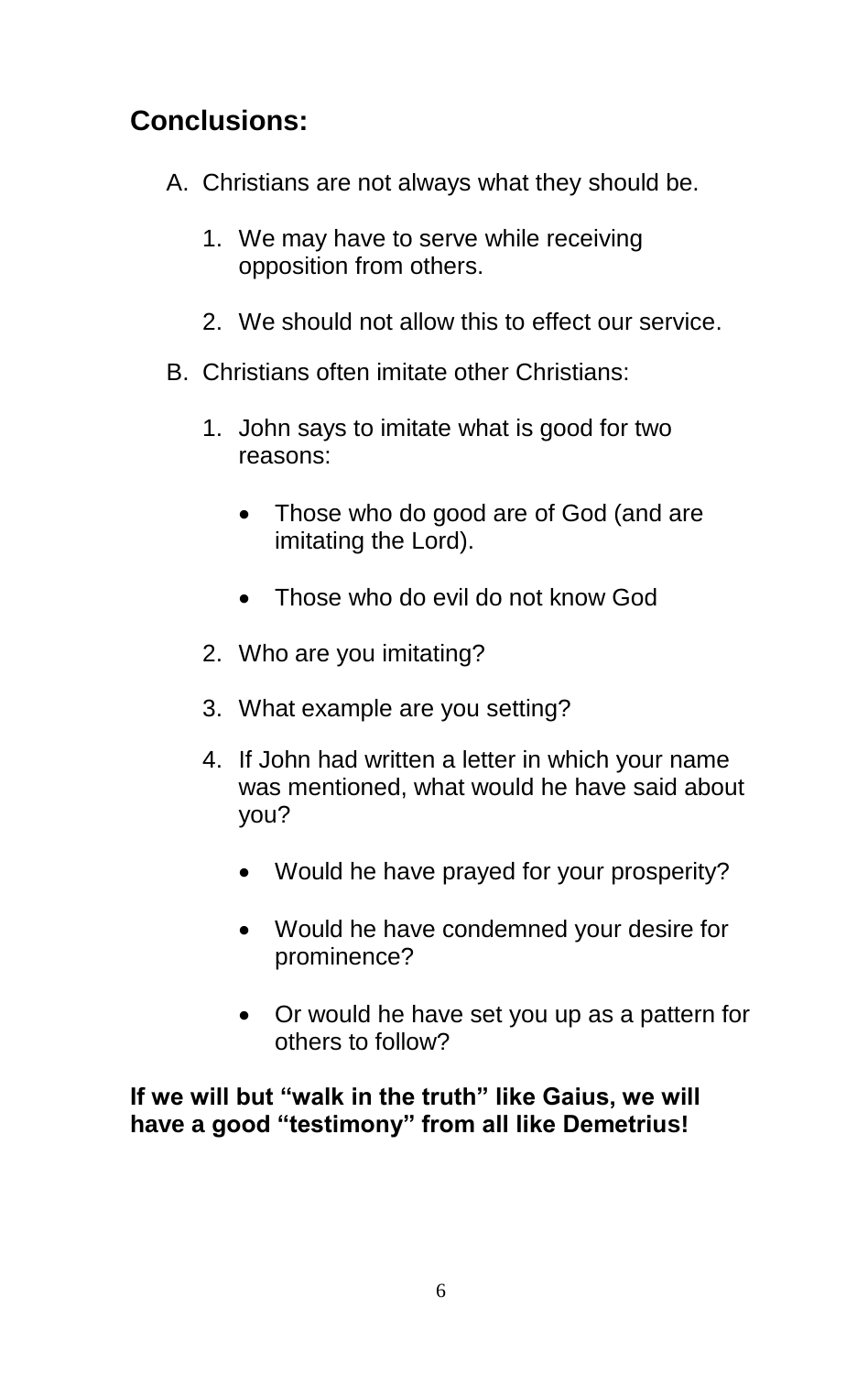# **Spiritual And Material Prosperity (2-4)**

# **INTRODUCTION**

A. Third John is an epistle addressed to Gaius, a man whom John desired to prosper:

"Beloved, I wish above all things that thou mayest prosper and be in health, even as thy soul prospereth." (Verse 2).

- B. In verse 2, John alludes to two kinds of prosperity:
	- 1. There is spiritual prosperity ("even as thy soul prospereth")
	- 2. And there is material prosperity ("that thou mayest prosper and be in health")
- C. The manner in which John mentions and compares these two kinds of prosperity is interesting, and raises several questions worth considering:
	- 1. What are the signs of spiritual prosperity?
	- 2. What is the propriety of praying for material prosperity?
	- 3. Would we want John to pray such a prayer for us?

The Lord willing we will attempt to answer these questions.

# **I. The Signs of Spiritual Prosperity**

- A. The Truth is abiding in you:
	- 1. John rejoiced greatly when he heard from others that the "truth" was in Gaius (Verse 3a).
	- 2. The "truth" being "in" Gaius was an indication that his soul was prosperous.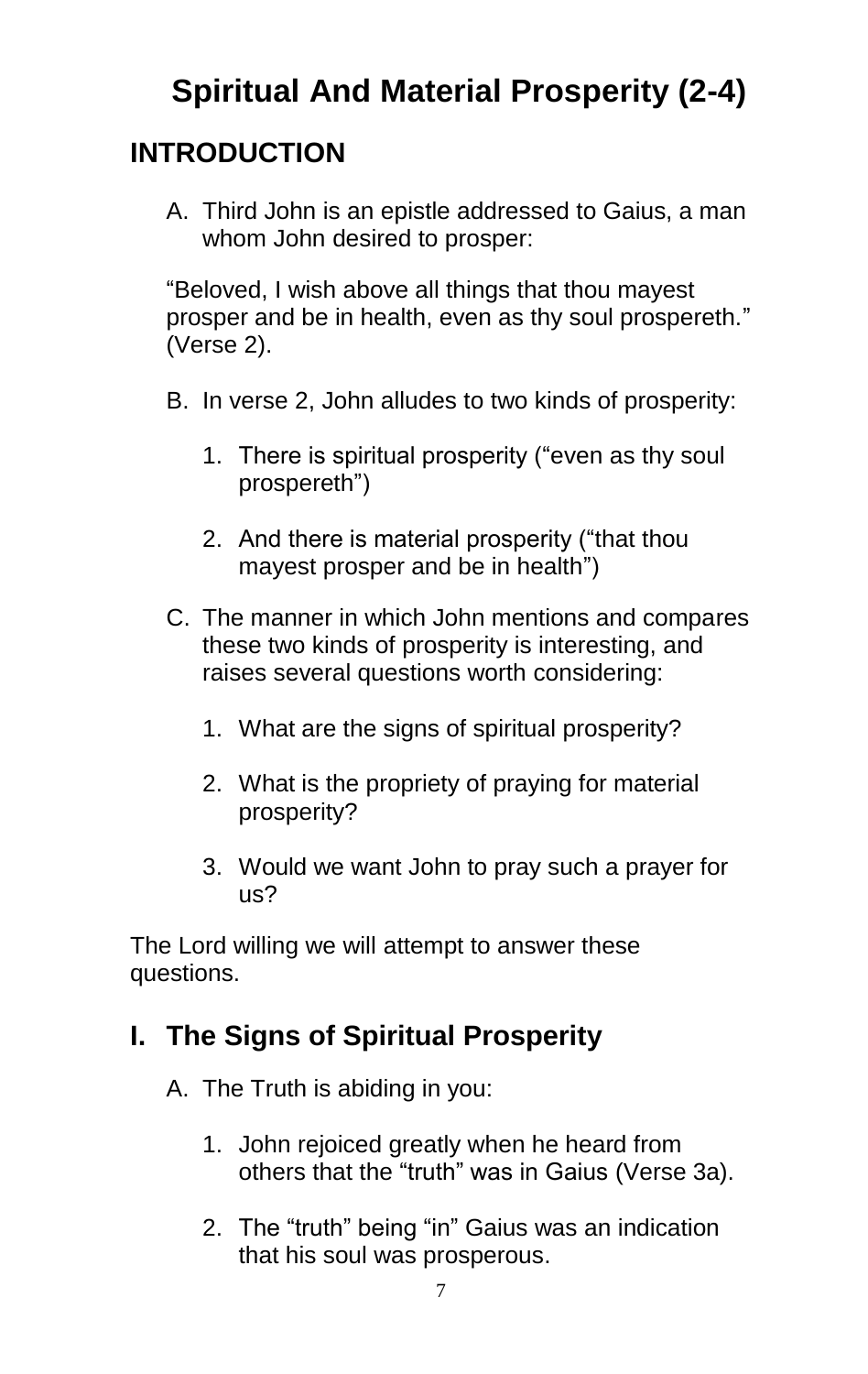- 3. What does it mean to have the "truth" in you? Two possibilities:
	- It could refer to the abiding of Jesus in one's soul, as He is the truth.

"Jesus saith unto him, I am the way, the truth, and the life: no man cometh unto the Father, but by me." (John 14:6)

> • It could refer to the incorporation into our very heart and soul the teachings and principles of the gospel of Jesus

It pretty much means the same thing, for the latter brings about the former:

"He that hath my commandments, and keepeth them, he it is that loveth me: and he that loveth me shall be loved of my Father, and I will love him, and will manifest myself to him. Judas saith unto him, not Iscariot, Lord, how is it that thou wilt manifest thyself unto us, and not unto the world? Jesus answered and said unto him, If a man love me, he will keep my words: and my Father will love him, and we will come unto him, and make our abode with him" (John 14:21-23).

"And he that keepeth his commandments dwelleth in him, and he in him. And hereby we know that he abideth in us, by the Spirit which he hath given us." 1 John 3:24

- 4. A prosperous soul, then, is one in which:
	- One's heart and mind receive all the things of God
	- One that is feeding daily upon the Word of God, and growing spiritual because of it.

As newborn babes, desire the sincere milk of the word, that ye may grow thereby: If so be ye have tasted that the Lord is gracious" (1 Peter 2:2-3).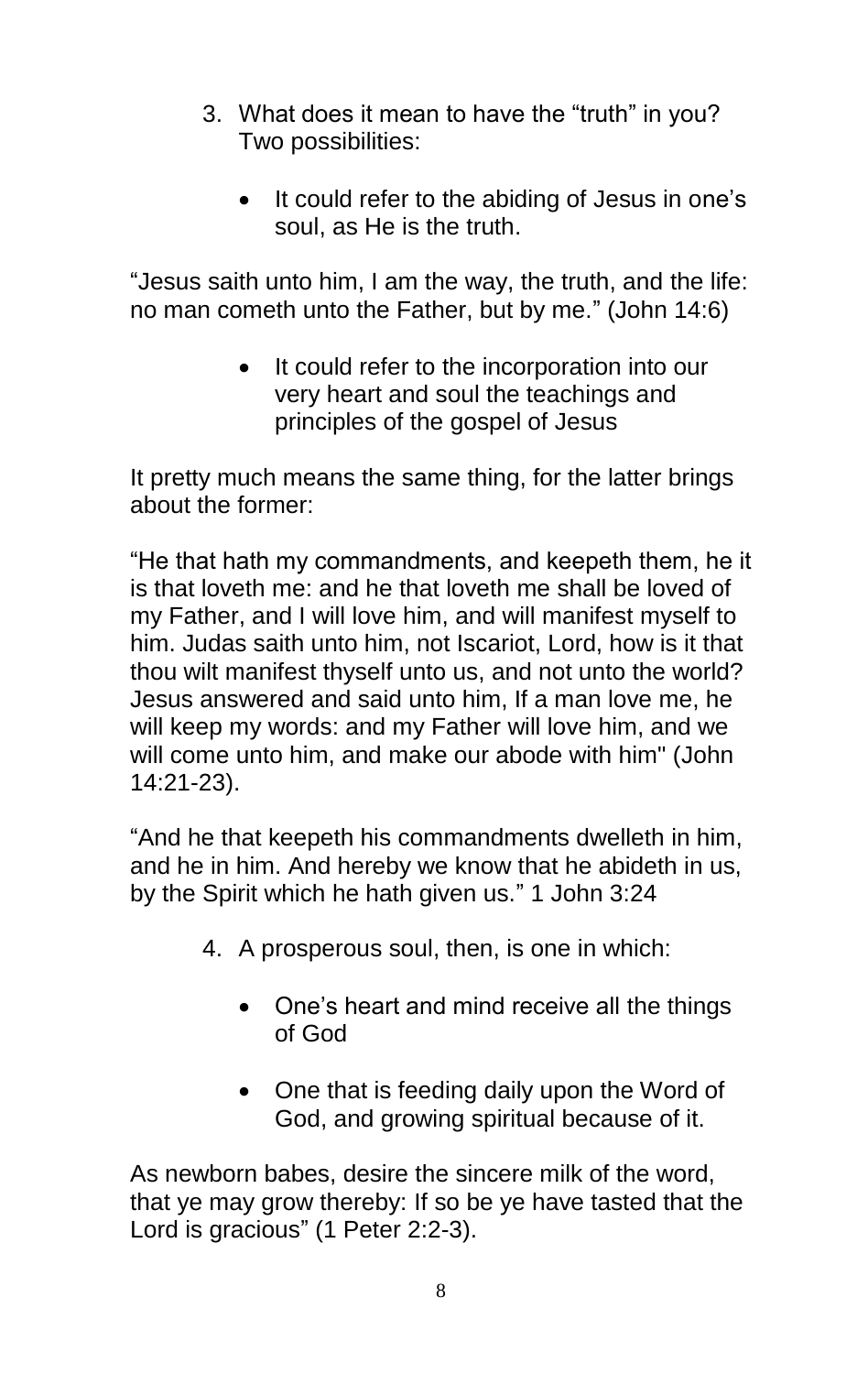- B. You are walking in the truth:
	- 1. John joyfully wrote of Gaius "walking in the truth" (Verses 3b-4).
	- 2. In a sense, this is a mixing of metaphors:
		- The truth abides in Gaius.
		- Gaius walks in the truth

Perhaps that simply illustrates the limitation of human language to describe spiritual realities

- 3. The point is: to have prosperity, there must be progress
	- It is not enough to simply sit and say "I have the truth in my soul"
	- One must be acting upon it, living according to it, as illustrated by Jesus in His sermon on the mount.
	- True blessedness comes in being a "doer" and not just a "hearer"

"But be ye doers of the word, and not hearers only, deceiving your own selves. For if any be a hearer of the word, and not a doer, he is like unto a man beholding his natural face in a glass: For he beholdeth himself, and goeth his way, and straightway forgetteth what manner of man he was. But whoso looketh into the perfect law of liberty, and continueth therein, he being not a forgetful hearer, but a doer of the work, this man shall be blessed in his deed." (James 1:22-25)

Spiritual prosperity comes when one feeds upon the truth of God found only in His Son Jesus Christ, and lives his or her life in harmony with that truth.

So Gaius prospered in his soul, and so can we!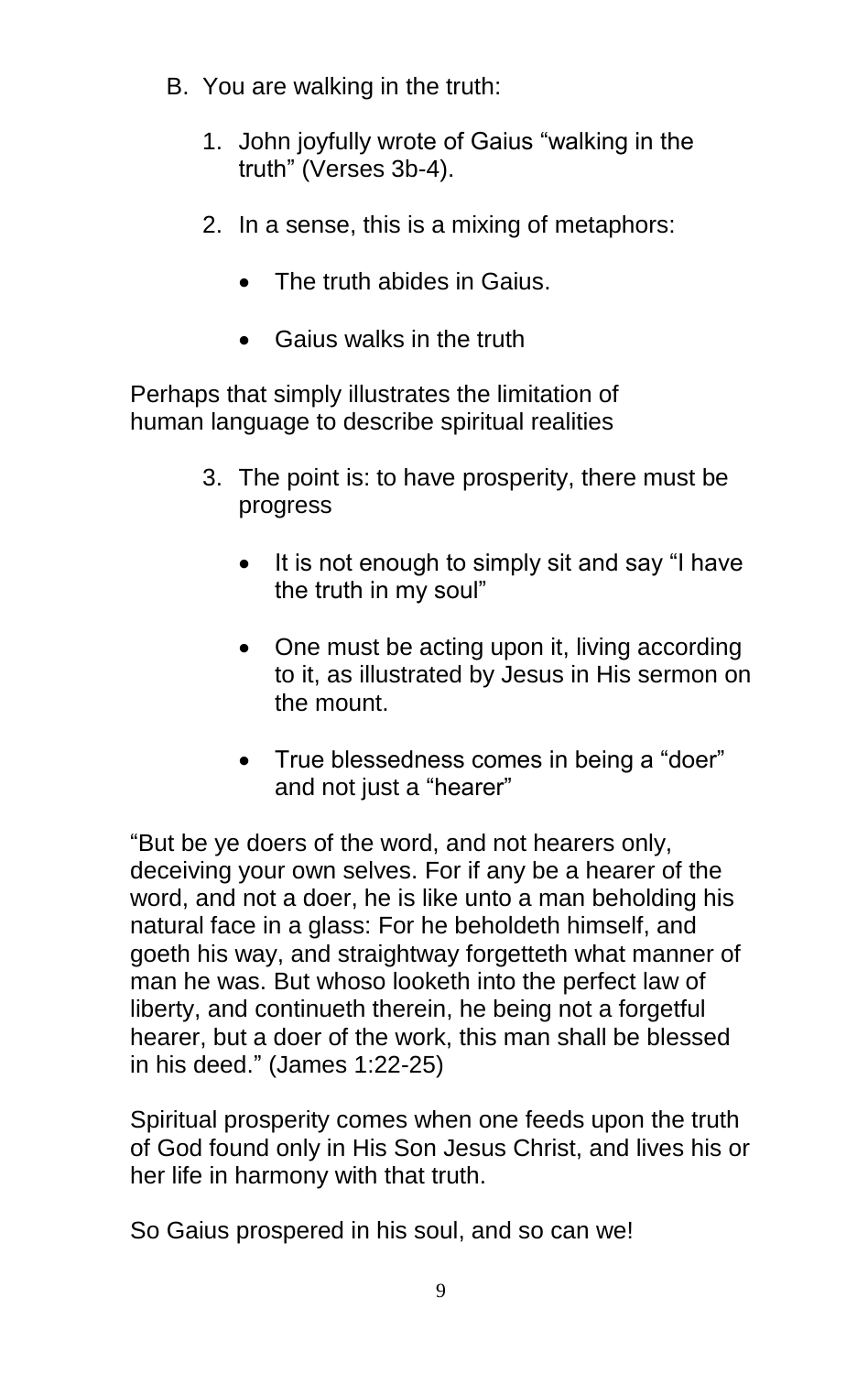Gaius, as every Christian, needed spiritual prosperity. But he also needed material prosperity. This brings up the question of:

## **II. The Correctness of Praying for Material Things:**

A. John's prayed for Gaius:

1. John thought it proper to pray for things other than Gaius's spiritual needs (Verse 2)

"Beloved, I wish above all things that thou mayest prosper and be in health, even as thy soul prospereth."

- That you may prosper (grow, flourish, do well) in all good things, or as Gill said, "Or succeed in all temporal affairs."
- "And be in health" or have good health.

Therefore, we see that it is proper to pray that God might bless us in all areas of life.

- B. John was following the example set by others:
	- 1. The example of the Psalmist

"That our sons may be as plants grown up in their youth; that our daughters may be as corner stones, polished after the similitude of a palace: That our garners may be full, affording all manner of store: that our sheep may bring forth thousands and ten thousands in our streets: That our oxen may be strong to labour; that there be no breaking in, nor going out; that there be no complaining in our streets. Happy is that people, that is in such a case: yea, happy is that people, whose God is the LORD. (Psalm 144:12-15).

2. The example of our Lord

(Matthew 6:11 - "Give us this day our daily bread").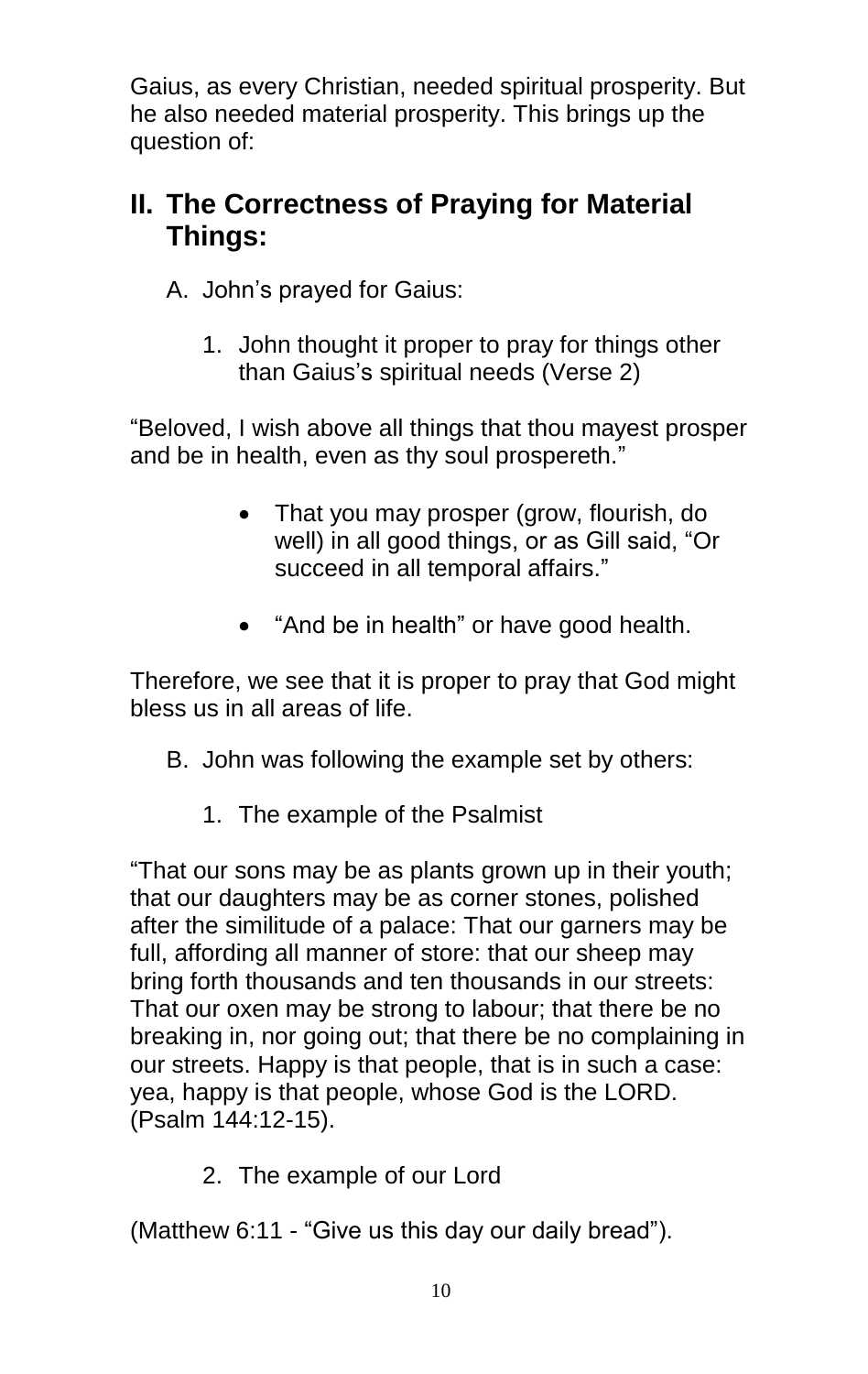- C. The Challenge is to keep everything in the proper perspective:
	- 1. If a person desire for material riches is for personal gain, then we should not expect God to answer favorably

"Ye lust, and have not: ye kill, and desire to have, and cannot obtain: ye fight and war, yet ye have not, because ye ask not. Ye ask, and receive not, because ye ask amiss, that ye may consume it upon your lusts. Ye adulterers and adulteresses, know ye not that the friendship of the world is enmity with God? whosoever therefore will be a friend of the world is the enemy of God" (James 4:2-4).

- 2. However, it is proper to pray for material increase if the gain is for unselfish reasons:
	- We can pray for health, that one might live longer to serve the Lord in this life
	- We can pray for success in business, that we might have the means to help others

Now, a few observations concerning.

## **III. Material gain or wealth in Relation to Spiritual riches:**

- A. "Even as thy soul prospereth."
	- 1. John prays that Gaius would prosper materially just as he does spiritually.
	- 2. In view of Gaius' spiritual maturity (the truth abides in him, he walks in the truth), this prayer if answered would be a blessing to Gaius and those around him
	- 3. However, for others material prosperity would be a curse instead of a blessing. Why? Because it would be detrimental to them.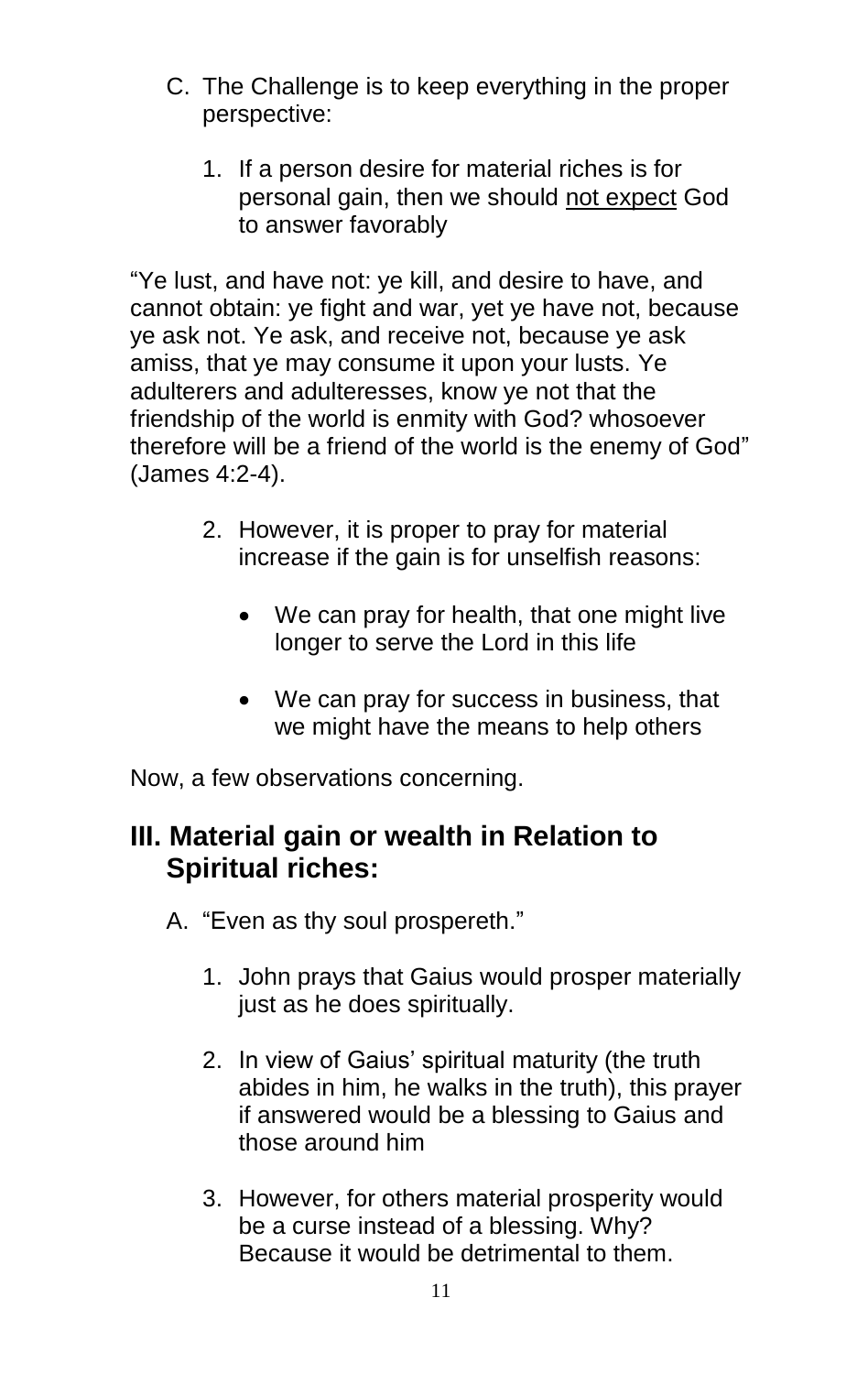- B. Material riches are good, But Spiritual wealth is Eternal
	- 1. Paul deals with this subject in I Timothy 4:7-8:

"For bodily exercise profiteth little: but godliness is profitable unto all things, having promise of the life that now is, and of that which is to come promise of the life that now is and of that which is to come"

I Timothy 6:6-7 says, "But godliness with contentment is great gain. For we brought nothing into this world, and it is certain we can carry nothing out.

> 2. We can't take material prosperity with us, and it takes spiritual maturity on our part (wisdom from God) to properly use the material possessions that God blesses us with.

Note: the negatives in these verses

1 Timothy 6:8-10, "And having food and raiment let us be therewith content. But they that will be rich fall into temptation and a snare, and into many foolish and hurtful lusts, which drown men in destruction and perdition. For the love of money is the root of all evil: which while some coveted after, they have erred from the faith, and pierced themselves through with many sorrows. But thou, **O man of God, flee these things; and follow after righteousness, godliness, faith, love, patience, meekness."**

### **CONCLUSION**

- A. We may certainly pray for our material necessities, we must be careful to never lose sight of the fact that our greatest need is the spiritual riches that are eternal. **Are you walking in the truth? Is the truth abiding in you?**
- B. Concentrate your efforts on growing spiritually, and the Lord, in His Divine wisdom and grace, will bless you in all other ways accordingly!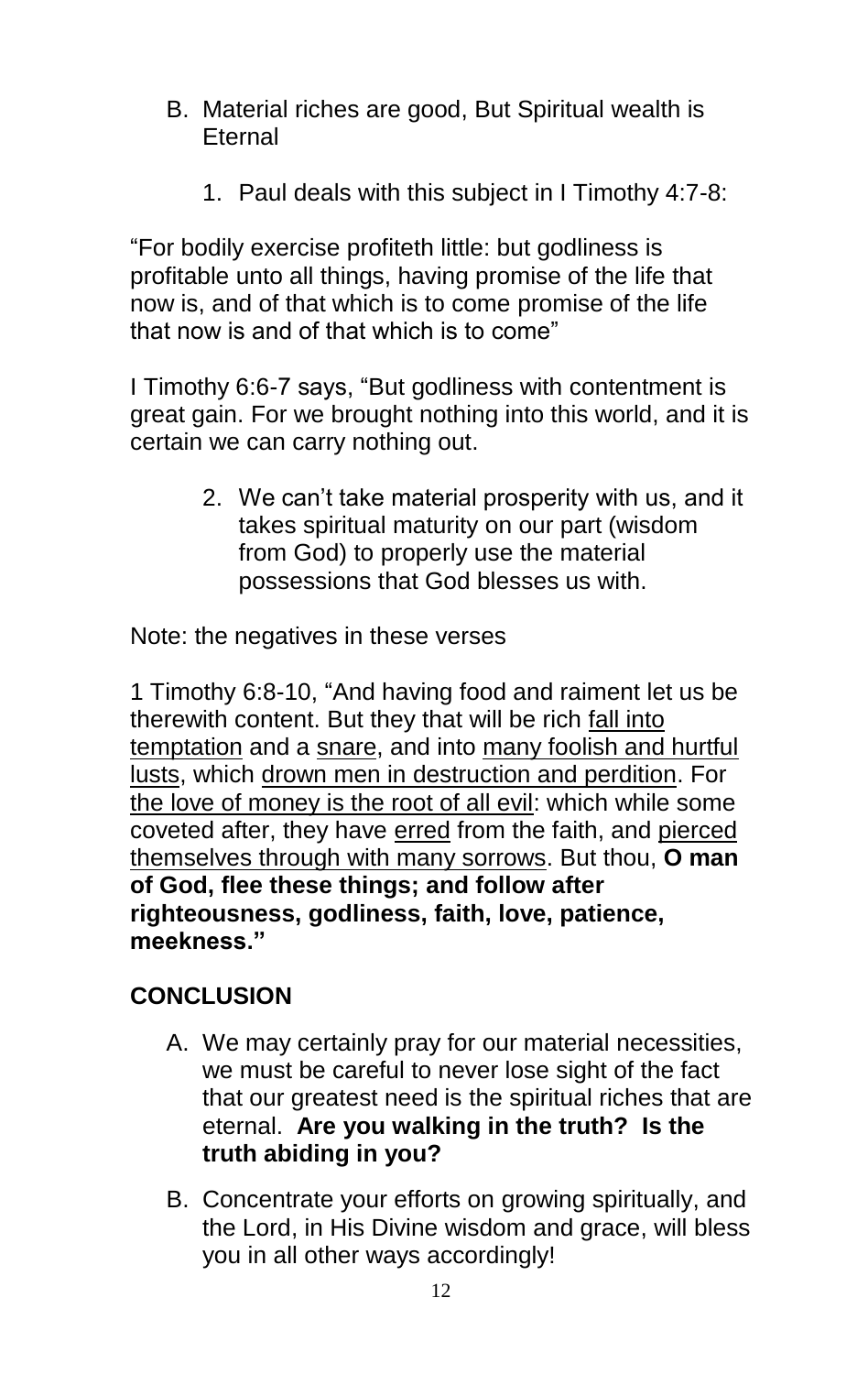# **Supporting Ministers of the Gospel (Verses 5-8)**

#### **INTRODUCTION**

- 1. In verse 3 the Apostle John referred to his joy of hearing that Gaius is "walkest in the truth."
- 2. The area of Gaius' life in which this was especially true was in showing hospitality to traveling ministers (Verses 5-8)
- 3. In II John verses 9-11 clearly teach us that we are not to help those who do not proclaim the doctrine of Christ.

"Whosoever transgresseth, and abideth not in the doctrine of Christ, hath not God. He that abideth in the doctrine of Christ, he hath both the Father and the Son. **If there come any unto you, and bring not this doctrine, receive him not into your house, neither bid him God speed.** For he that biddeth him God speed is partaker of his evil deeds." II John 1:9-11

- 4. The opposite is seen in III John where we see the "good" that is done when we support those that are spreading of the gospel.
- 5. In this message, we shall consider:
	- The scriptural authority for supporting ministers of the gospel.
	- The reasons the Apostle John gives for do so.

## **I. The Scriptural Authority for Supporting Ministers**

A. The Lord Jesus Christ taught that we are to do so: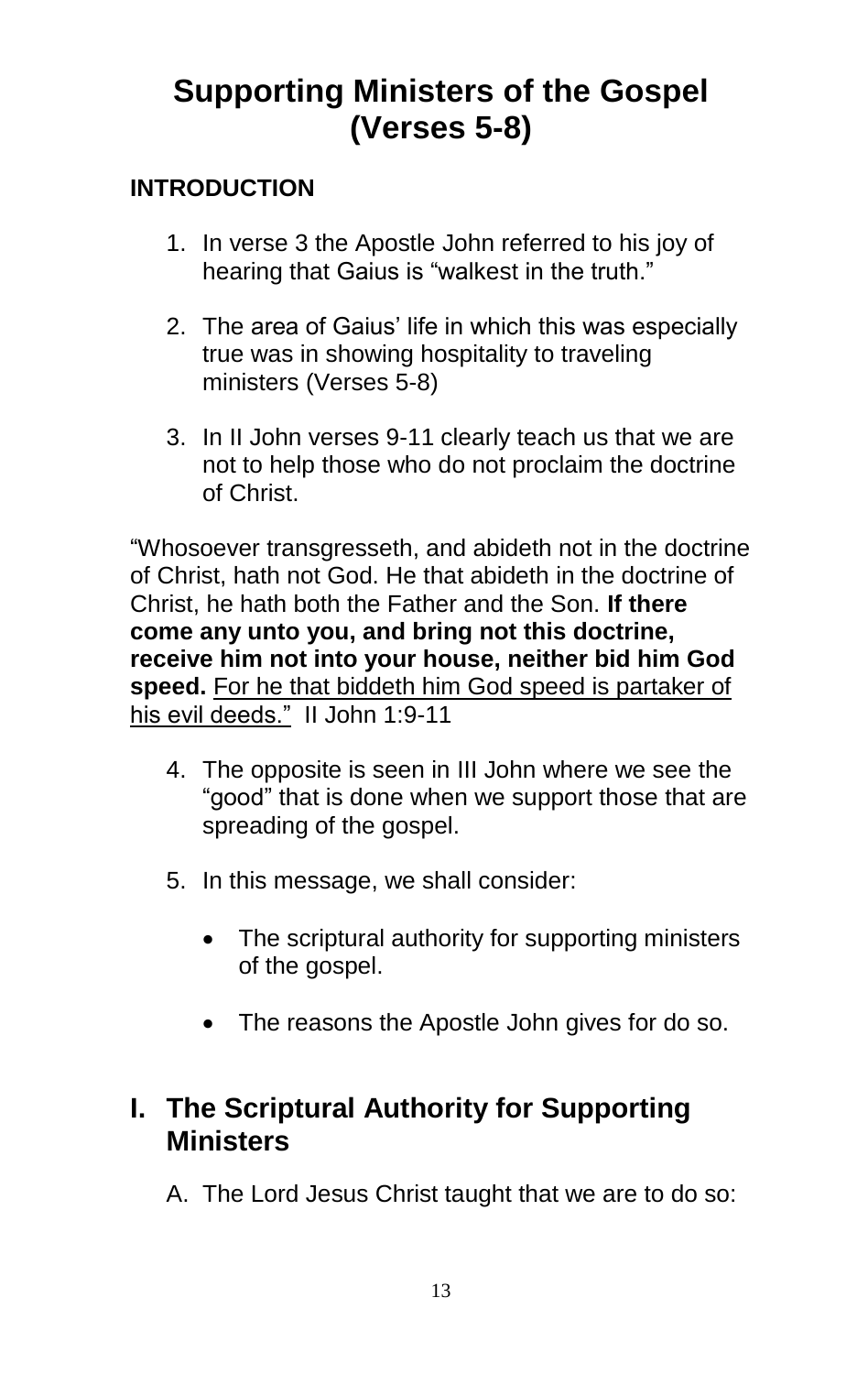1. Humanly speaking the Lord Jesus Christ dependent upon others for support as He went about preaching.

Example: Lazarus, Martha, and Mary's home

"And it came to pass afterward, that he went throughout every city and village, preaching and shewing the glad tidings of the kingdom of God: and the twelve were with him, And certain women, which had been healed of evil spirits and infirmities, Mary called Magdalene, out of whom went seven devils, And Joanna the wife of Chuza Herod's steward, and Susanna, and many others, which **ministered unto him of their substance**." Luke 8:1-3

#### Example: Zacchaeus

Luke 19:5, "And when Jesus came to the place, he looked up, and saw him, and said unto him, Zacchaeus, make haste, and come down; for to day I must abide at thy house."

> 2. When the Lord send out the twelve disciples, He taught that "the workman is worthy of his meat."

These twelve Jesus sent forth, and commanded them, saying, Go not into the way of the Gentiles, and into any city of the Samaritans enter ye not: But go rather to the lost sheep of the house of Israel. And as ye go, preach, saying, The kingdom of heaven is at hand. Heal the sick, cleanse the lepers, raise the dead, cast out devils: freely ye have received, freely give. Provide neither gold, nor silver, nor brass in your purses, Nor scrip for your journey, neither two coats, neither shoes, nor yet staves: for the workman is worthy of his meat. Matthew 10:5-10

- 3. Likewise when he sent out the seventy, He said "the labourer is worthy of his hire."
- B. The Apostle Paul also taught on this responsibility.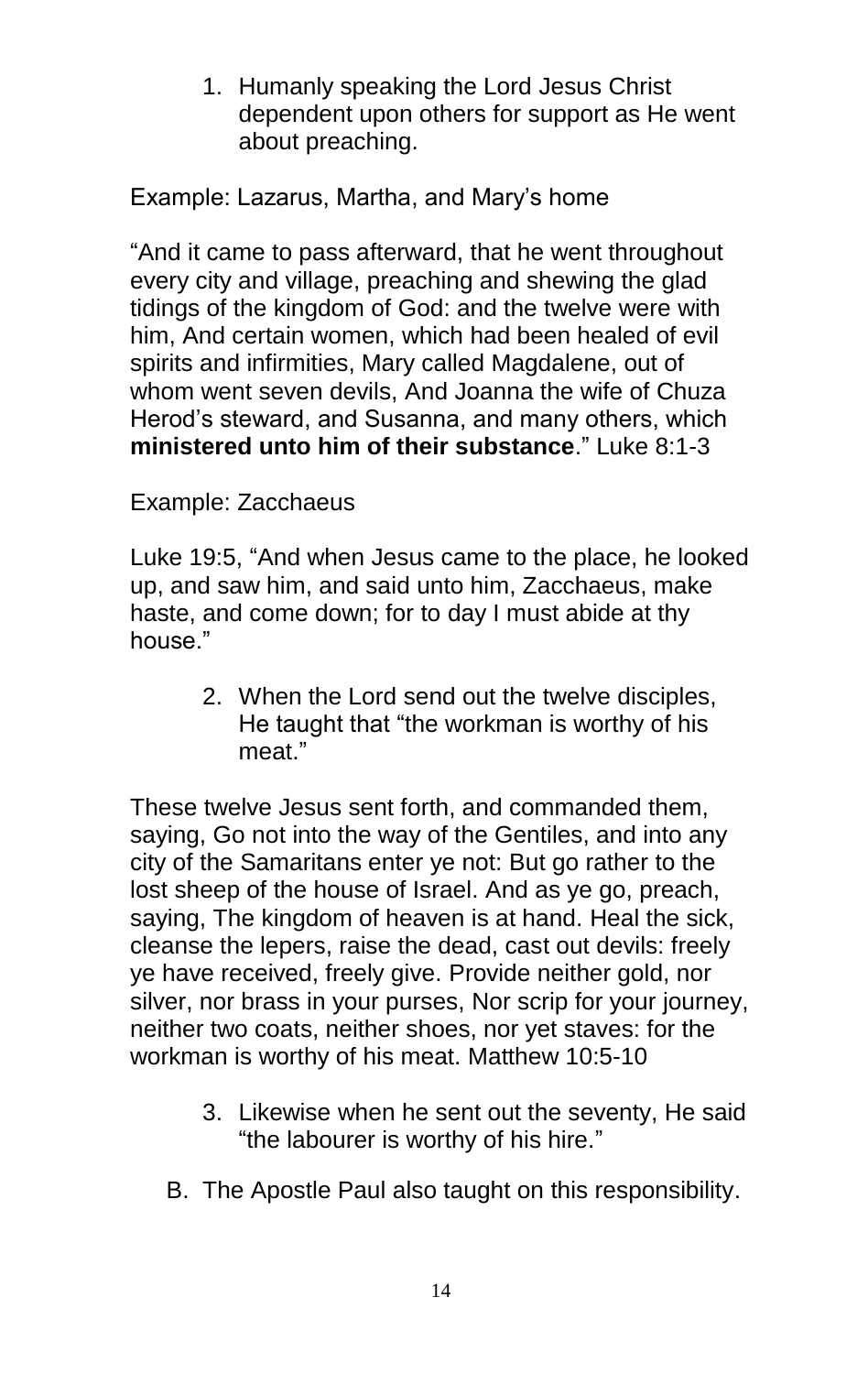- 1. For personal reasons the Apostle Paul usually sustained himself, but he defended the obligation of supporting ministers.
- 2. In I Corinthians 9:3-14 he gives several examples:
	- Just as soldiers are not expected to support themselves (Verse 7).
	- The Minister, like a farmer or shepherd is to enjoy the fruits of their labors (Verse 9).
	- The Law illustrated this truth by commanding the oxen not to be muzzled as it treads out the grain (Verses 8-10).

I Corinthians 9:11, If we have sown unto you spiritual things, is it a great thing if we shall reap your carnal things?

- This verse explains that it is reasonable and logical that those who sow spiritual things reap material things.
- I Corinthians 9:13 uses the example of the provision for those who served in the temple.

"Do ye not know that they which minister about holy things live of the things of the temple? and they which wait at the altar are partakers with the altar?"

> "Even so hath the Lord ordained that they which preach the gospel should live of the gospel." I Corinthians 9:14

The Lord, The Apostle, and the Scripture deal very clearly with this subject; therefore there should be no question about the scripturalness of supporting ministers of the gospel whether are a pastor, missionary, or evangelist.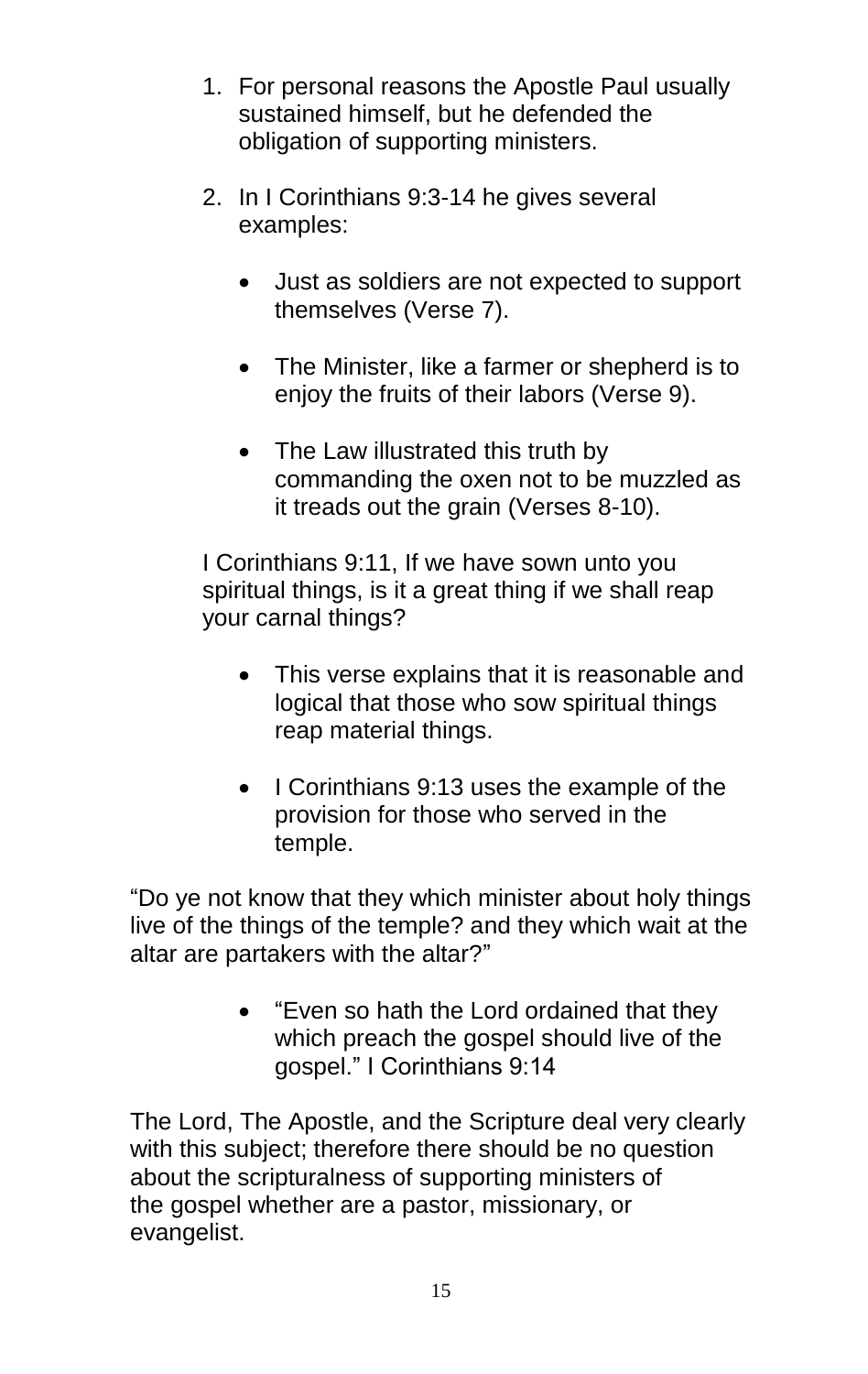# **II. III John 3:5-8 gives us six reasons that ought to motivate us to do so.**

- A. It is a testimony of our faithfulness:
	- 1. John wrote of Gaius in verse 5:

"Beloved, thou doest faithfully whatsoever thou doest to the brethren, and to strangers."

- 2. When we show hospitality to brethren (and ministers), it demonstrates our faithfulness to the teachings of the Lord Jesus Christ.
- B. It is a testimony of our love for one another.
	- 1. John said of those who had received Gaius' hospitality that they "...borne witness of thy charity before the church (Verse 6).
	- 2. We demonstrate that we are keeping the "new" commandment given to us by the Lord Himself.

"A new commandment I give unto you, That ye love one another; as I have loved you, that ye also love one another. By this shall all men know that ye are my disciples, if ye have love one to another" John 13:34-35.

- C. It honors God.
	- 1. John says that it is "after a godly sort" to send ministers on their journey in this manner.
	- 2. "after a godly sort" means "worthy of God"
	- 3. The way in which we support the man of God can be as if we were honoring the Lord Himself.
	- 4. I believe that a new church honors the Lord by sacrificing to put their pastor "full time."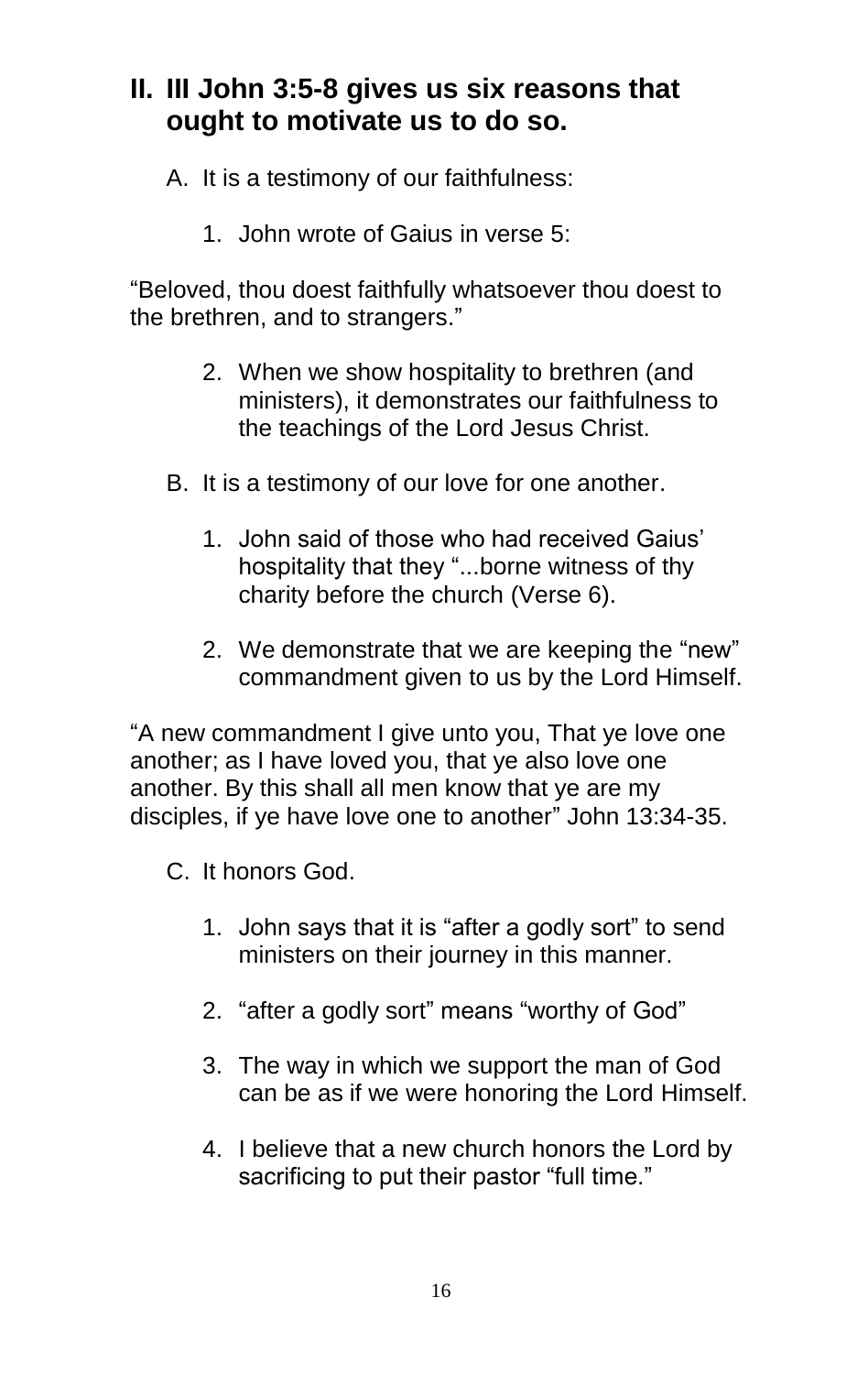When we honor and support the servants of God who faithfully proclaim His Word, it is because we honor and respect the One they serve!

- D. It is a testimony to the lost.
	- 1. The ones Gaius was encouraged to support were those who were "taking nothing from the Gentiles" - III John 7
		- This likely means they would not solicit support from the unsaved
		- Depending instead upon their brethren
	- 2. When ministers of the gospel solicit help from those lost souls they are trying to save, it sends a bad message
		- Perhaps the ministers are in it just for the money...
		- $\bullet$  If what they taught was worth anything, why don't their own followers support it?
	- 3. When the gospel is offered free of cost, being supported whole-heartedly by those who know it best, it can be a powerful testimony of the value we place on it!
- E. It Shows Obedience to God:
	- 1. John, by inspiration of the Spirit of God, tells us "We therefore ought to receive such" - 3 John 8a

We as a people and church should receive visiting preachers, evangelist, and missionaries into our homes, gladly entertain them while they are with us and supply their needs while they are with us.

It is customary when a pastor invites a missionary to speak that the church will: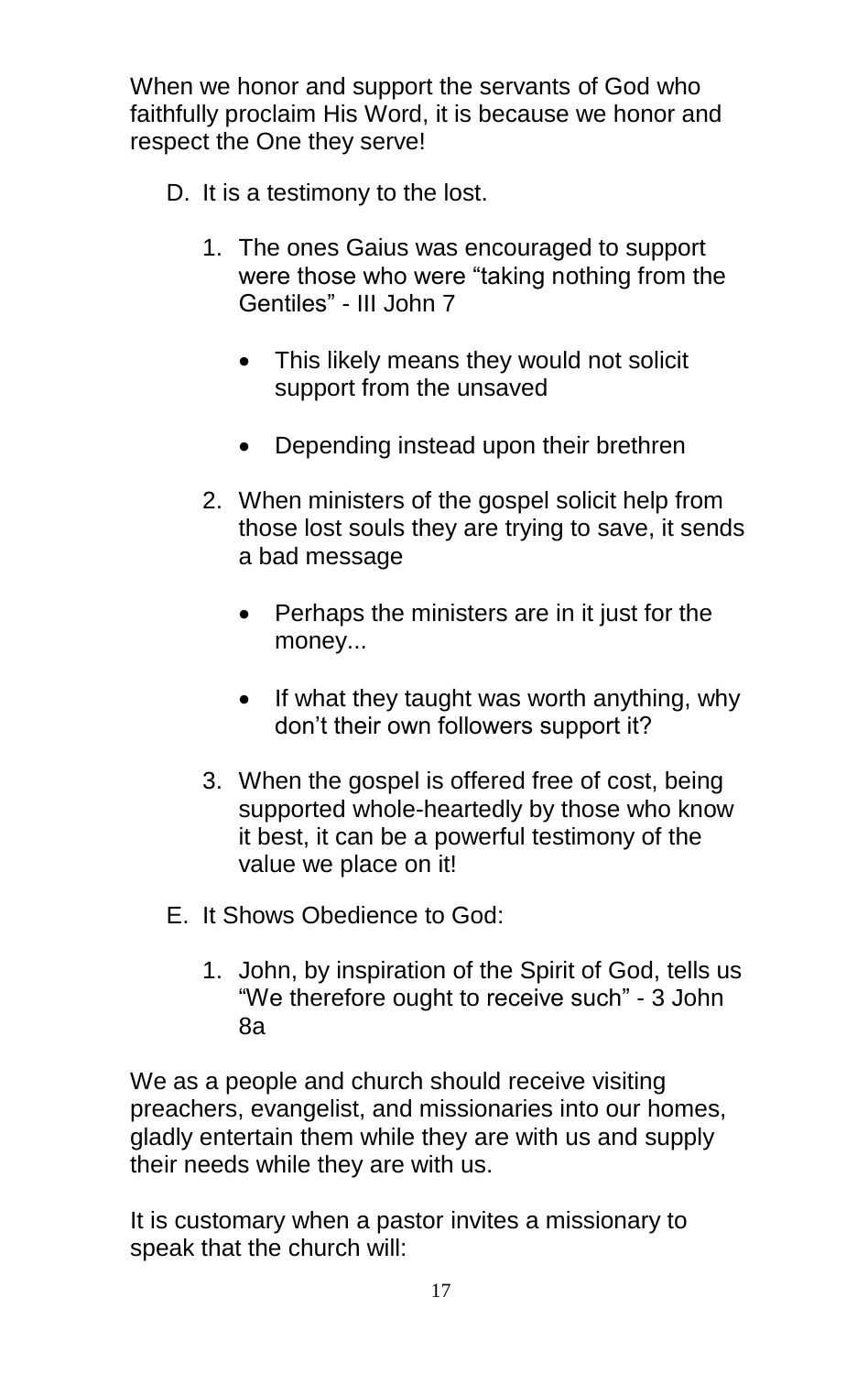- ►Provide lodging for the night
- ►Provide a meal
- ► Help the missionary or evangelist with their travel and living needs with a love offering.
	- 2. Thus, supporting ministers of the gospel is not only an opportunity, but an obligation!
		- It could be said that it is an exchange of material things for spiritual things
		- The Apostle Paul, in 1 Corinthians 9:11, stated that this was considered this to be reasonable
- F. It makes us co-laborers for the Truth:
	- 1. As John concludes in verse 8: "that we may become fellow workers for the truth"
	- 2. When we support a minister of the Gospel, whether our pastor, and evangelist, or a worthy missionary, we become co-workers in what they do.
		- If we support teachers of error, we share in their evil deeds - 2 John 10-11
		- But when we support teachers of the gospel, we have fellowship in their ministry and one day enjoy the same rewards

"He that receiveth you receiveth me, and he that receiveth me receiveth him that sent me. He that receiveth a prophet in the name of a prophet shall receive a prophet's reward; and he that receiveth a righteous man in the name of a righteous man shall receive a righteous man's reward. And whosoever shall give to drink unto one of these little ones a cup of cold water only in the name of a disciple, verily I say unto you, he shall in no wise lose his reward." Mt 10:40-42